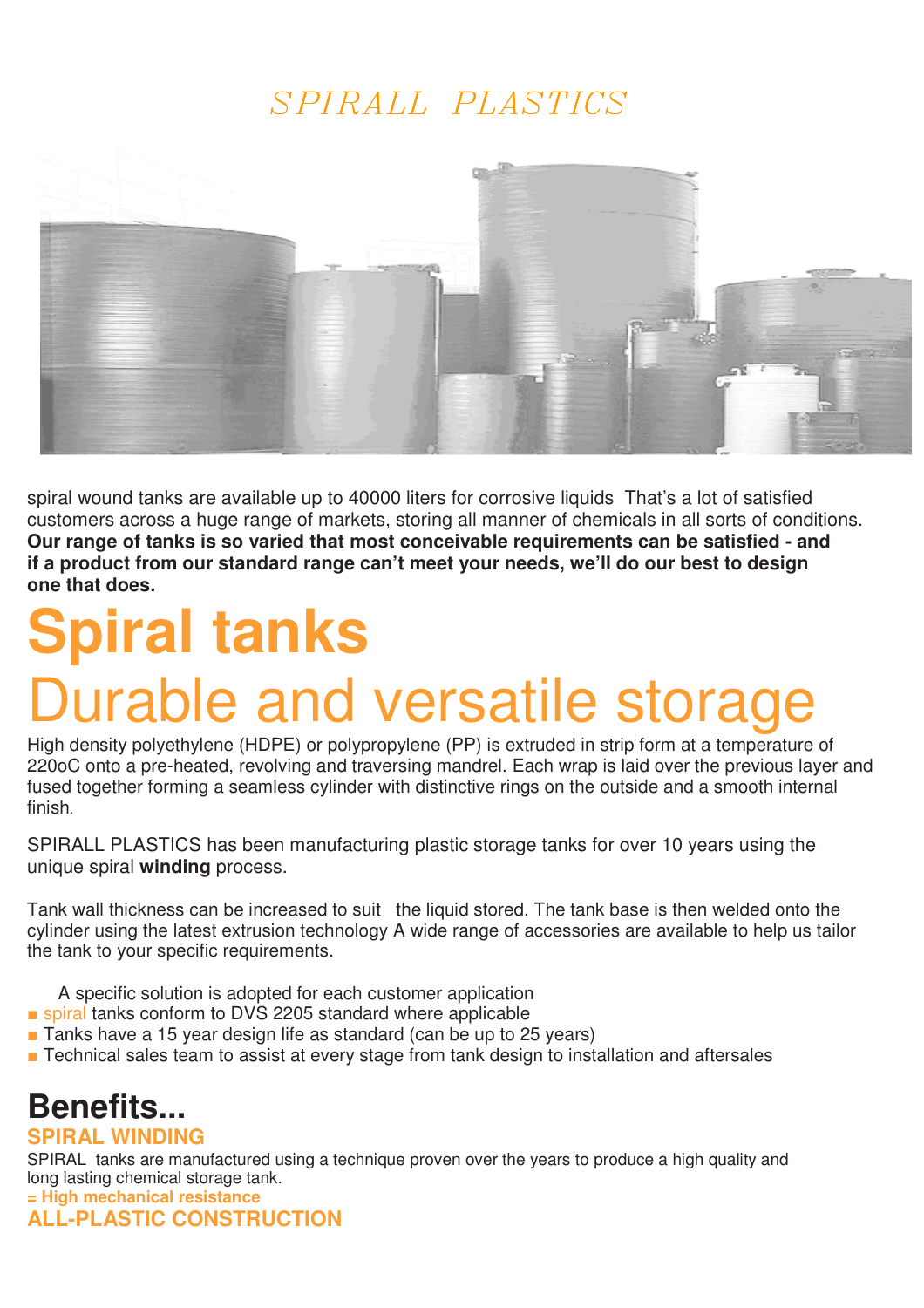■ Tanks are wound using high density polyethylene or polypropylene (HDPE or PP) and are therefore

- ideal for storing a wide variety of chemicals in various concentrations and temperatures from -30oC to +90oC. **= Tank versatility**
- The elasticity of HDPE and PP allows a degree of resistance to shock and external damage.
- **= Safer to handle and install**
- Lightweight material used.
- **= Easier to handle and install**
- Thermoplastic materials: it is possible to modify SPIRAL tanks even after many years of use. **= Ongoing improvements/alteration**

## **Benefits**

### **Versatility...**

SPIRAL tanks have been manufactured to store corrosive liquids in a wide variety of industries.

# **Advantages**

#### **SPIRAL PLASTICS tanks can be used for the storage of many dangerous liquids including:** liquid detergents, sodium hypochlorite, nitric acid, sulphuric acid, hydrogen peroxide, hydrochloric acid, aluminium sulphate, ferric chloride, ferric sulphate... **in addition to less hazardous liquids such as:** water, dyes & bleaches, ciders, beers and wines...

**Totally watertight** 

The unique SPIRAL manufacturing process produces a cylinder free of welded seams reducing the risk of leaks.

### **Tank versatility**

Due to the corrosion resistance of the material used (HDPE or PP) the same tank can, for example, be used to store sulphuric acid and then, after cleaning, sodium hypochlorite.

## **Storage tanks**

### **Tank adaptability**

With a large choice of accessories, tanks can be used to store a wide selection of products, e.g. a scrubber for hydrochloric acid, a heater for caustic soda, a pressure relief vent for hydrogen peroxide, etc.



**SPIRALL PLASTICS CHANDRAKANT PATIL COMPOUND NEAR SHIV MANDIR PAVANE VILLAGE NAVI MUMBAI PHONE NO, 022 27634942 MOBILE NO. 09223331625**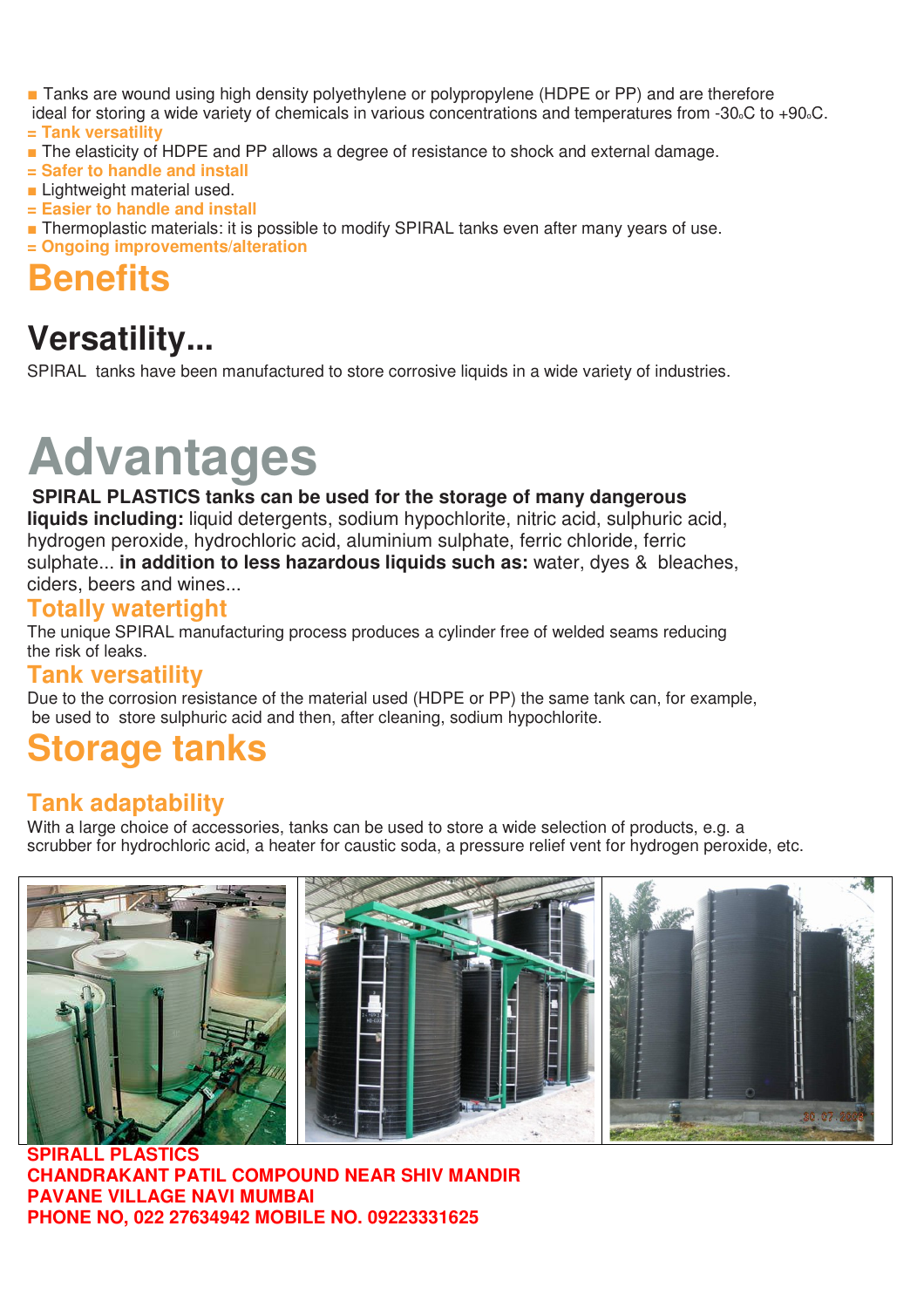

### SPIRALL PLASTICS CHANDRAKANT PATIL COMPOUND NEAR SHIV MANDIR PAWANE VILLAGE NAVIMUMBAI PHONE NO. 02227634942 MOBILE 09223331625